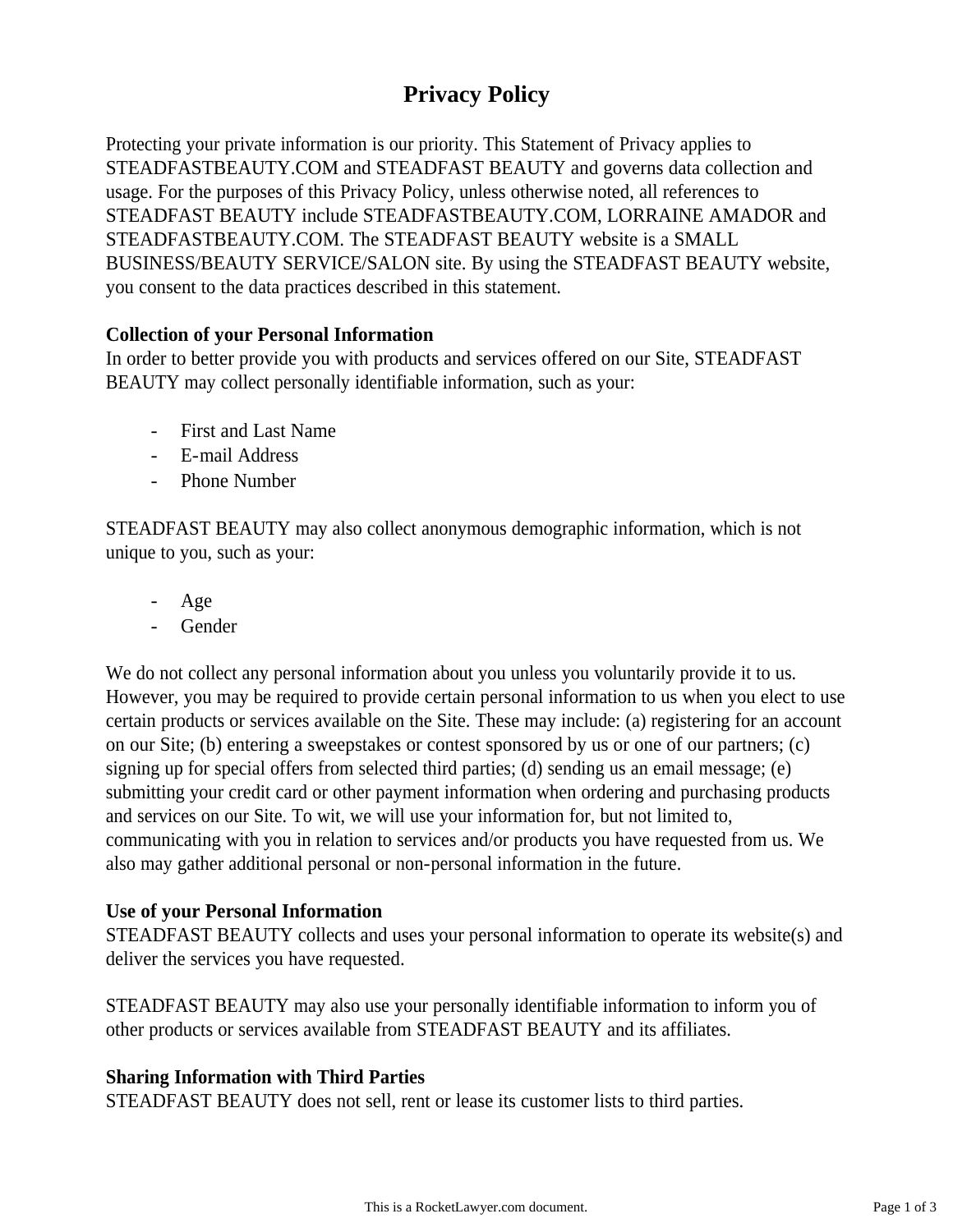STEADFAST BEAUTY may share data with trusted partners to help perform statistical analysis, send you email or postal mail, provide customer support, or arrange for deliveries. All such third parties are prohibited from using your personal information except to provide these services to STEADFAST BEAUTY, and they are required to maintain the confidentiality of your information.

STEADFAST BEAUTY may disclose your personal information, without notice, if required to do so by law or in the good faith belief that such action is necessary to: (a) conform to the edicts of the law or comply with legal process served on STEADFAST BEAUTY or the site; (b) protect and defend the rights or property of STEADFAST BEAUTY; and/or (c) act under exigent circumstances to protect the personal safety of users of STEADFAST BEAUTY, or the public.

# **Tracking User Behavior**

STEADFAST BEAUTY may keep track of the websites and pages our users visit within STEADFAST BEAUTY, in order to determine what STEADFAST BEAUTY services are the most popular. This data is used to deliver customized content and advertising within STEADFAST BEAUTY to customers whose behavior indicates that they are interested in a particular subject area.

## **Automatically Collected Information**

Information about your computer hardware and software may be automatically collected by STEADFAST BEAUTY. This information can include: your IP address, browser type, domain names, access times and referring website addresses. This information is used for the operation of the service, to maintain quality of the service, and to provide general statistics regarding use of the STEADFAST BEAUTY website.

#### **Links**

This website contains links to other sites. Please be aware that we are not responsible for the content or privacy practices of such other sites. We encourage our users to be aware when they leave our site and to read the privacy statements of any other site that collects personally identifiable information.

#### **Security of your Personal Information**

STEADFAST BEAUTY secures your personal information from unauthorized access, use, or disclosure. STEADFAST BEAUTY uses the following methods for this purpose:

SSL Protocol

When personal information (such as a credit card number) is transmitted to other websites, it is protected through the use of encryption, such as the Secure Sockets Layer (SSL) protocol.

We strive to take appropriate security measures to protect against unauthorized access to or alteration of your personal information. Unfortunately, no data transmission over the Internet or any wireless network can be guaranteed to be 100% secure. As a result, while we strive to protect your personal information, you acknowledge that: (a) there are security and privacy limitations inherent to the Internet which are beyond our control; and (b) security, integrity, and privacy of any